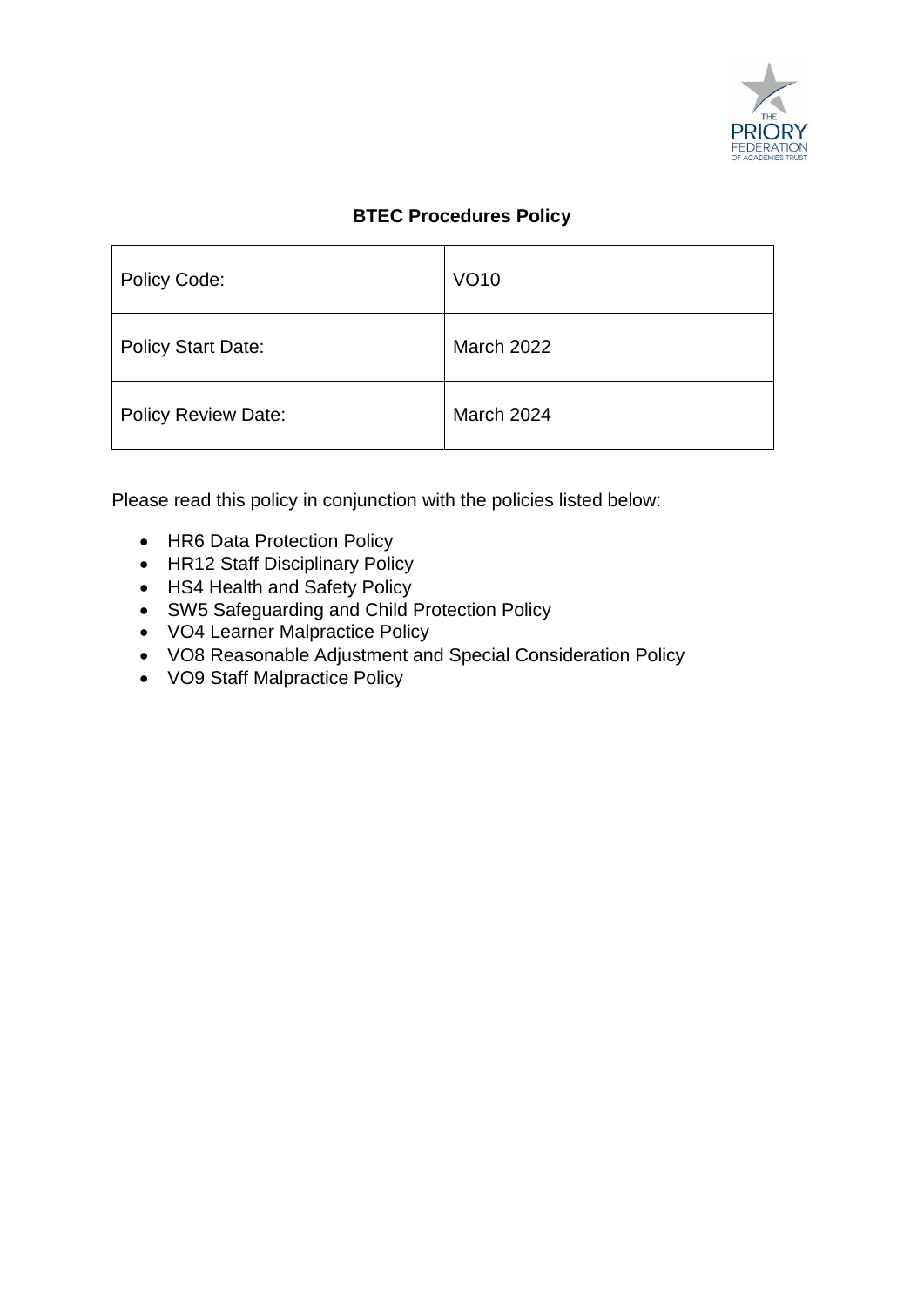

#### **1. Policy Statement**

- 1.1 The policy covers all BTEC courses offered within the Trust but may well apply to other assignment-based courses should they become a part of the curriculum in future.
- 1.2 References to the Trust or Academy within this policy specifically include all primary, secondary and special academies within the Trust, as well as the Early Years setting at the Priory Witham Academy, Priory Apprenticeships and Lincolnshire SCITT.
- 1.3 This policy does not form part of any member of staff's contract of employment and it may be amended at any time.

#### **2. Roles, Responsibilities and Implementation**

- 2.1 Education & Standards Committee has overall responsibility for the effective operation of this policy and for ensuring compliance with the relevant statutory framework. This committee delegates day-to-day responsibility for operating the policy and ensuring its maintenance and review to the Director of Teaching and Learning.
- 2.2 Leaders and Managers have a specific responsibility to ensure the fair application of this policy and all member of staff are responsible for supporting colleagues and ensuring its success.
- 2.3 Role of the Assessor

The role of the Assessor is to:

- a) Set tasks which allow learners to demonstrate what they know, understand and can do so that they have opportunities to achieve the highest possible grades on their BTEC courses.
- b) Ensure that learners are clear about the criteria they are expected to meet in their assignments and that they are fully briefed on the skills which need to be demonstrated in the coursework / portfolio components of a subject.
- c) Adhere to the Awarding Body's specification in the assessment of learner assignments.
- d) Record outcomes of assessment using appropriate documentation (refer to appendix 1). Outcomes will be held secure for three years, measured from the point of certification. Associated Internal Verification records should also be kept, to support and verify the decisions that were made for the cohort.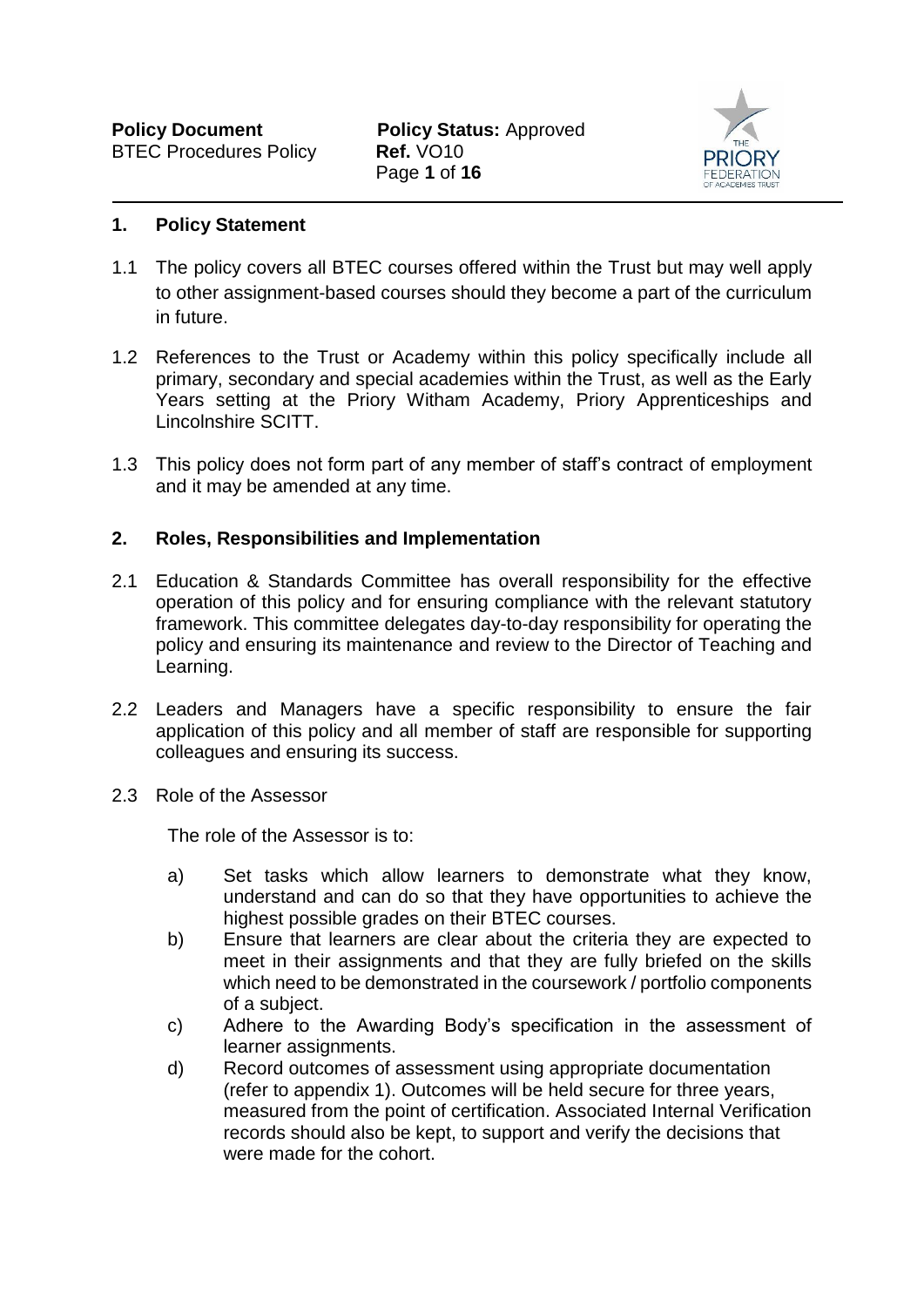

- e) Ensure each candidate signs to confirm that the work is their own and that it is endorsed by the teacher after marking the work. A completed original document must be securely attached to the work of each candidate and to that of each sample request.
- f) Provide accurate records of internally assessed coursework marks to the learner, Exams Officer, BTEC Coordinator and SLT via the tracker system on SharePoint in order for timely submission to the awarding body.
- 2.4 The Responsibility of the Assessor

It is the responsibility of assessors to:

- a) Provide assessment processes that are fair and meet the requirements of learners and of the qualification
- b) Provide learners with a schedule of assessment.
- c) Provide accurate, timely and informative assessment feedback to inform learners of their individual progress and tell them what they need to do to improve.
- d) Record assessment decisions regularly, accurately and systematically, using agreed documentation.
- e) Comply with the Academy and Awarding Body guidelines regarding work that is submitted after the submission date and work that is resubmitted following a referral decision.
- f) Familiarise themselves and learners with the Academy Assessment Appeal procedure(s).
- g) Be aware of and keep up-to-date with Awarding Body guidance in respect of assessment standardisation, moderation and verification.
- h) Ensure that the quality of assessment is assured by carrying out internal standardisation, moderation or verification as required by the Academy and Awarding Body.
- i) Record internal standardisation, moderation and verification decisions accurately and systematically using agreed documentation.
- j) Provide special arrangements for learners with additional learning needs.
- k) Ensure that all completed learners' work be kept for a minimum of 12 weeks measured from the date of certification.
- 2.5 Internal Verification and Role of the Internal verifier
	- a) The Internal Verifier is at the heart of quality assurance on BTEC programmes. The role is to ensure that internally assessed work consistently meets national standards but can also lead to staff development and quality improvement.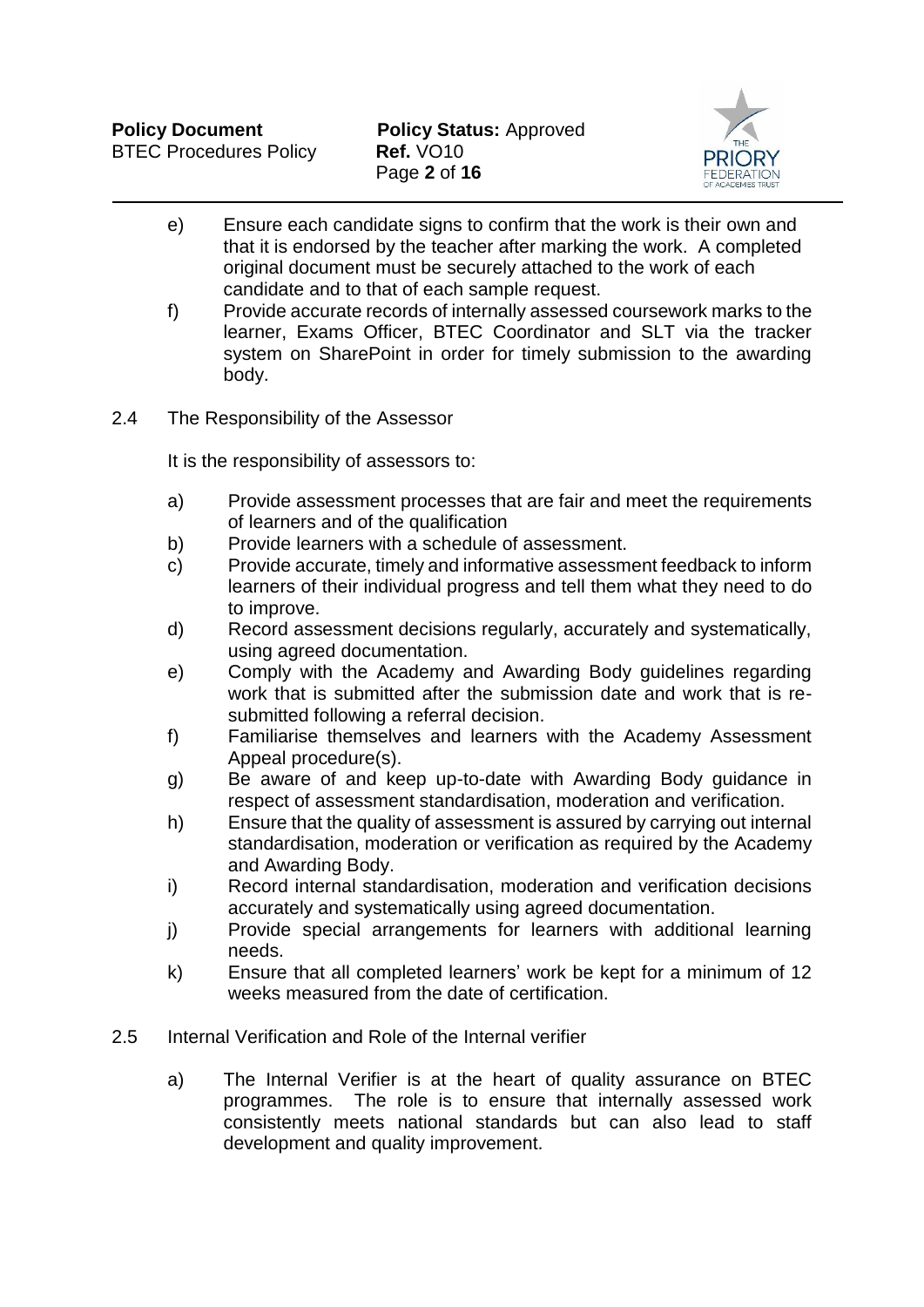

- b) Each course will have an identified team of Internal Verifiers (IV) made up of staff within the curriculum area in question, allowing accuracy and validity of assessment decisions to be determined.
- c) Internal Verifiers will have the knowledge and qualifications relevant to the qualification(s) and other competence-based award(s) for which they are responsible to enable accurate judgements to be made regarding candidate performance in relation to competence criteria.
- d) Provision will be made for communication between curriculum areas to share 'best practice' and areas of concern. Typically, this will be achieved through regular meetings of Internal Verifiers/programme managers at which standards and processes are discussed to maximise consistency between courses.
- e) The Internal Verifier should:
	- Not verify their own work or assignments.
	- Ensure that all assignment briefs are verified as fit for purpose prior to their being circulated to learners. They should enable learners to meet the unit grading criteria.
	- Complete the appropriate internal verification documentation and make recommendations to the assessor on how to improve the quality of the brief if necessary.
	- Ensure Internal Verification (IV) takes place within one month of the learners completion of the assignment(s) in question
	- Make all internal verification evidence available to the Standards Verifier
	- Plan with the course team an internal verification schedule linked to the outline course plans. It should be noted that an appropriate planning schedule should assure:
		- (i) all assignment briefs are internally verified annually, and

(ii) sufficient samples of learner work will touch all assessors and all taught unit assessment criteria annually.

- Consider the assessment decisions of all units and all assessors to judge whether the assessor has assessed accurately against the unit grading criteria
- Verify 100% of the sample for Standards Verification.
- Consider alternative methods of moderation/verification as required for non-written (ephemeral) assessments (e.g. assessments of performance, oral presentations, and work placements). In most cases, the documentary record of the assessor(s) will provide the basis for verification.
- Maintain secure records of all work sampled as part of their verification process using a standard template.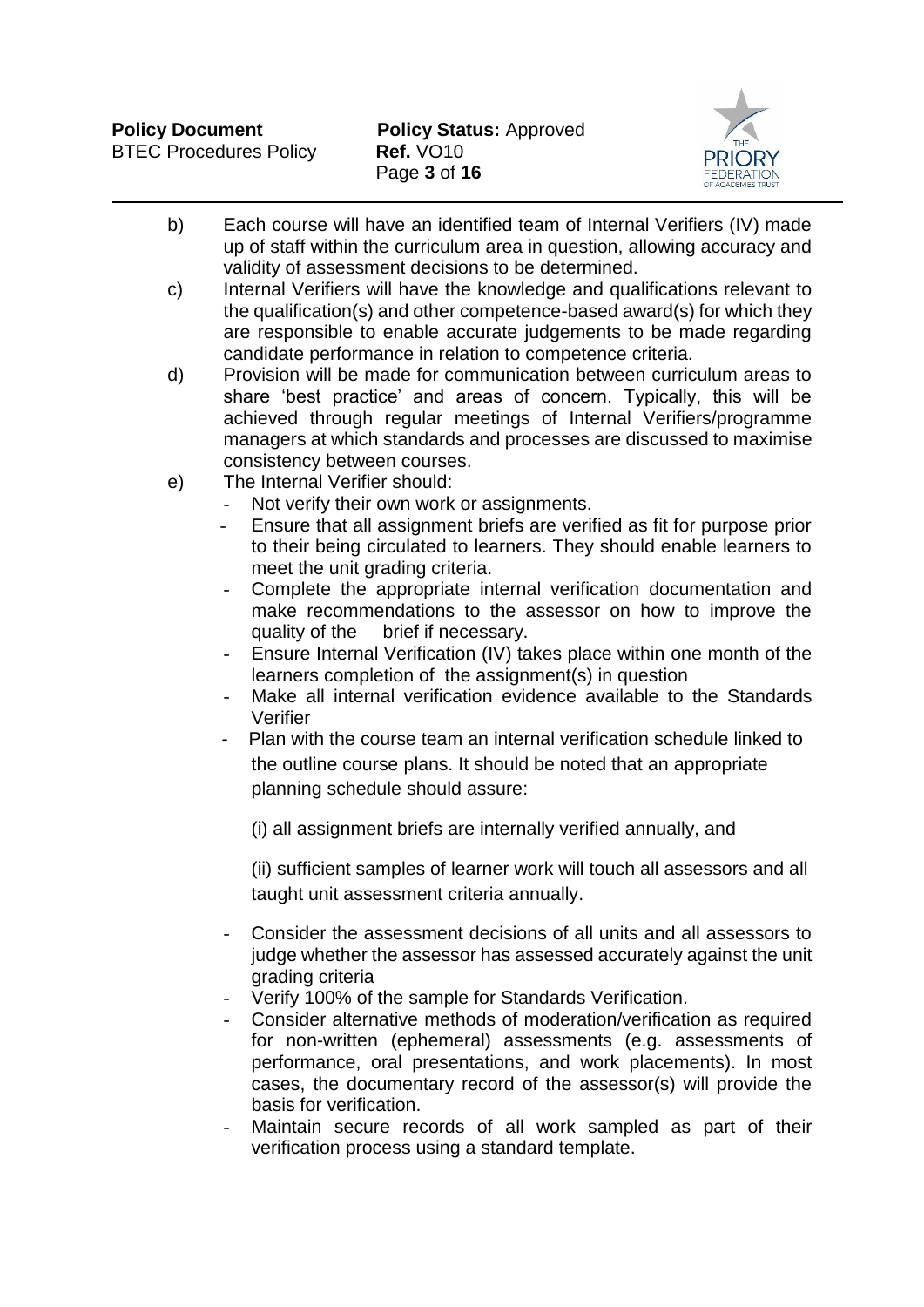

- If a concern is raised the internal verifier should discuss this with the assessor prior to the final confirmation of the marks for all the learners taking the assignment. As a result of the Internal Verification process it may be necessary for the assessor(s) to reconsider the marks awarded for the entire cohort of learners and, as a consequence, to make changes either to all marks or to some marks.
- Where re-sampling is necessary the work should be verified again before being sent to the standards verifier and records kept.
- Further advice and quidance should be sought from
- [https://qualifications.pearson.com/content/dam/pdf/Support/Quality](https://qualifications.pearson.com/content/dam/pdf/Support/Quality%20Assurance/BTEC-Centre-Guide-to-Internal-Assessment_2018_19_final_v1.2.pdf) [%20Assurance/BTEC-Centre-Guide-to-Internal-](https://qualifications.pearson.com/content/dam/pdf/Support/Quality%20Assurance/BTEC-Centre-Guide-to-Internal-Assessment_2018_19_final_v1.2.pdf)Assessment 2018 19 final v1.2.pdf
- [https://qualifications.pearson.com/content/dam/pdf/Support/Quality](https://qualifications.pearson.com/content/dam/pdf/Support/Quality%20Assurance/BTEC-Centre-Guide-to-Internal-Verification_2019-2020.pdf) [%20Assurance/BTEC-Centre-Guide-to-Internal-Verification\\_2019-](https://qualifications.pearson.com/content/dam/pdf/Support/Quality%20Assurance/BTEC-Centre-Guide-to-Internal-Verification_2019-2020.pdf) [2020.pdf](https://qualifications.pearson.com/content/dam/pdf/Support/Quality%20Assurance/BTEC-Centre-Guide-to-Internal-Verification_2019-2020.pdf)
- where necessary.
- 2.6 The Responsibility of the Internal Verifier

Internal verifiers are responsible for :

- a) Verifying assignment briefs prior to distribution to learners.
- b) Verifying a sample of assessment decisions.
- c) Developing the skills of assessors, especially those new to assessment.
- d) Maintaining the consistency of assessment decisions by holding standardisation meeting of assessors.
- 2.7 The Role of the Lead Internal Verifier
	- a) A Lead Internal Verifier is the person designated by a centre to act as the point of sign-off for the assessment and internal verification of programmes in a Principal Subject Area (for example, Edexcel BTEC Firsts and Nationals in Business, or Edexcel BTEC Firsts and Level 1 in Hospitality).
	- b) The Lead Internal Verifier has access to accreditation and should register through the online standardisation system, OSCA.

The Lead Internal Verifier should be:

- Someone with the authority to oversee assessment outcomes. Ideally this would be the programme leader, as this would normally be a key part of their role.
- Directly involved in the assessment and delivery of a programme, so that they understand the units.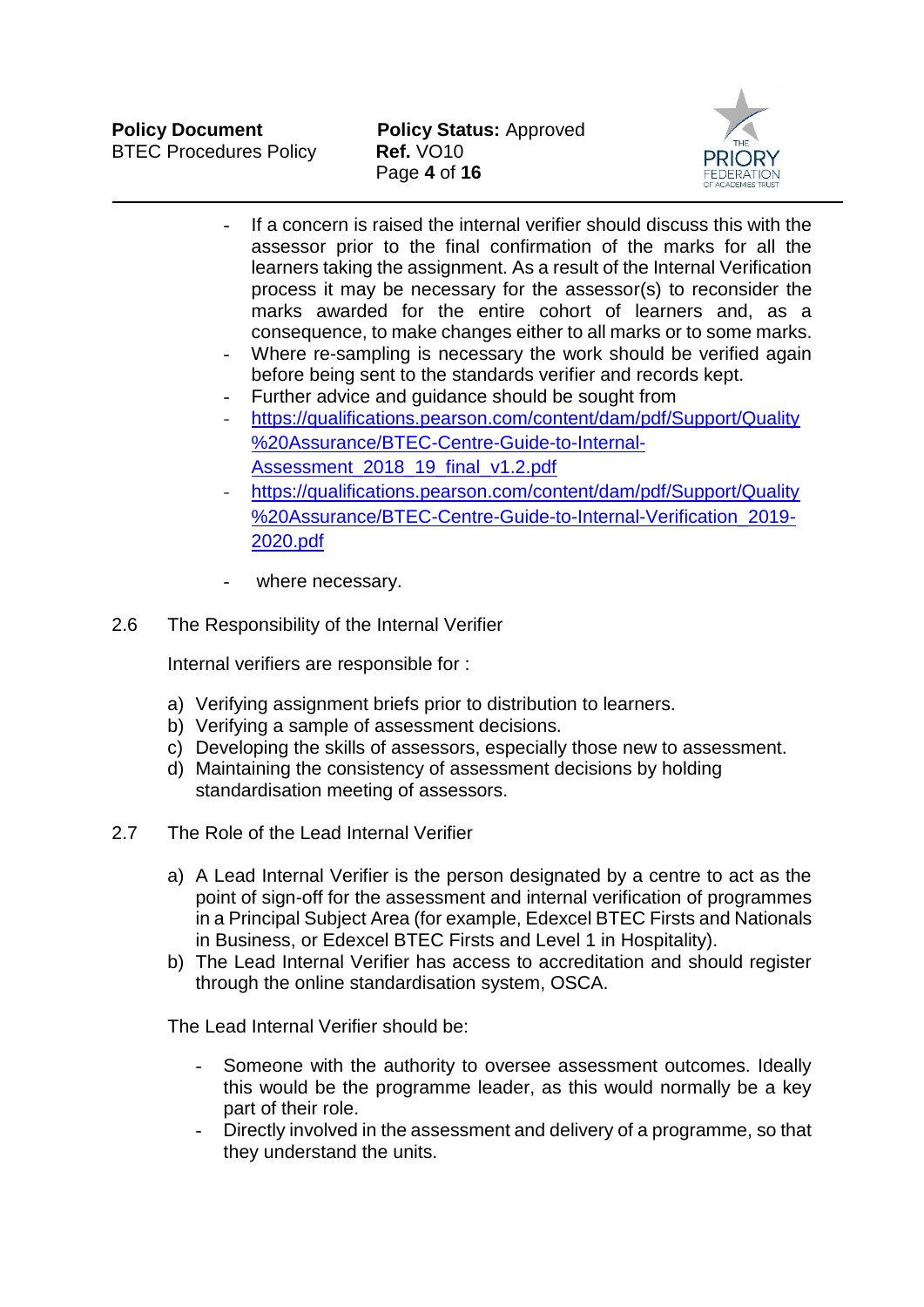

- Able to coordinate across assessors and other internal verifiers for a Principal Subject Area.
- 2.8 The Responsibilities of the Lead Internal Verifier:
	- Read and understand the BTEC Quality [Assurance](http://www.edexcel.com/quals/BTEC/quality/Pages/documents.aspx) Handbook each year, and make sure assessors and verifiers have access to it.
	- Register with Edexcel via OSCA and confirm registration every year.
	- Undertake online induction as and when required.
	- Complete the accreditation process: practice exercise and assessment exercise (normally only once every three years) (QCF Only).
	- Make other assessors and verifiers aware of the practice exercise, for example through a team development event (QCF Only).
	- Ensure that there is an assessment and verification plan for the programmes in the sector which is fit for purpose and meets Edexcel's requirements.
	- Sign off the plan and check that it is being followed at suitable points.
	- Undertake a process of checking that learners' work has been internally verified to the required standard as directed by the exam board. This should involve the Lead Internal Verifier 'spot checking' and internally verifying no more than 50% and no less than 25% of already internally verified work.
	- Ensure that records of assessment and samples of learner work are being retained for use with Standards Verification if necessary.
	- Liaise with the Standards Verifier to ensure that appropriate sampling takes place, if and when sampling is required.
	- Ensure the annual standardisation exercise has been carried out in the September of the academic year to ensure consistency of approach to assessment. This should be done using the pre-released standardisation materials available from the OSCA website – for further information please see section 5 of this document.
	- Ensure that, following completion of the standardisation exercise, it is appropriately recorded via the OSCA website.
	- Make arrangements for handover to a deputy or replacement if unable to carry out the role.
- 2.9 The Responsibility of the Quality Nominee
	- a) To act as Quality Nominee for the relevant Academy, to act as a conduit for information from awarding bodies to course teams, and to ensure standardisation of processes and documentation across the programmes.
	- b) To ensure all BTEC Processes are carried out in line with the Awarding body's specifications and requirements.
	- c) To ensure all course marks are submitted to the awarding body by July  $5<sup>th</sup>$ of each academic year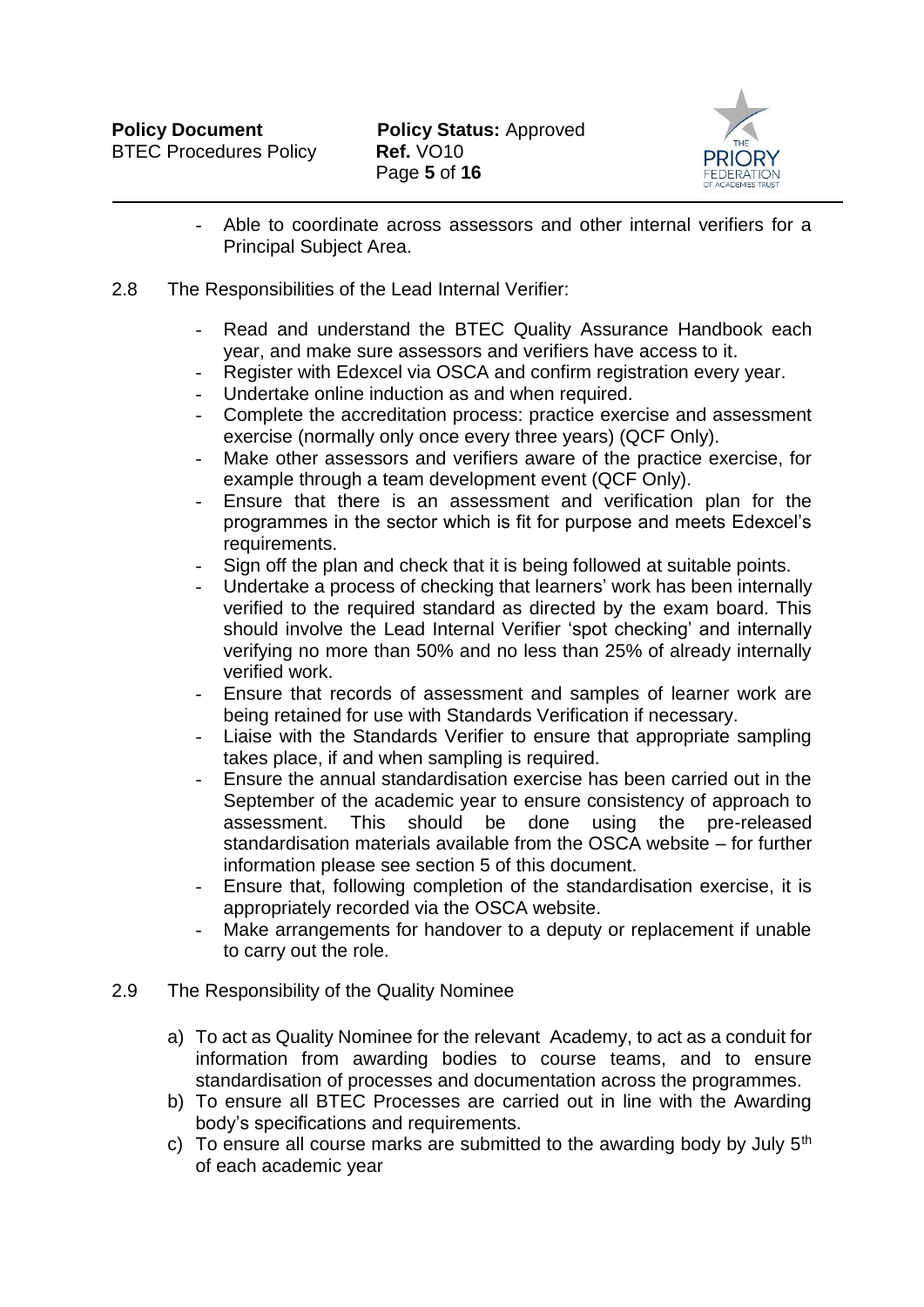

- d) To ensure centres are prepared for the appropriate BTEC Lead Standards Verifier Activity and any subsequent sampling requirements based on the allocated Risk Rating. See guidance: [https://qualifications.pearson.com/content/dam/pdf/Support/Quality%20As](https://qualifications.pearson.com/content/dam/pdf/Support/Quality%20Assurance/2019_20_BTEC_Centre_Guide%20_to_Quality_Assurance_v1.2_final.pdf) [surance/2019\\_20\\_BTEC\\_Centre\\_Guide%20\\_to\\_Quality\\_Assurance\\_v1.2\\_](https://qualifications.pearson.com/content/dam/pdf/Support/Quality%20Assurance/2019_20_BTEC_Centre_Guide%20_to_Quality_Assurance_v1.2_final.pdf) [final.pdf](https://qualifications.pearson.com/content/dam/pdf/Support/Quality%20Assurance/2019_20_BTEC_Centre_Guide%20_to_Quality_Assurance_v1.2_final.pdf)
- 2.10 The Responsibility of the Exams Officer
	- a) To meet the deadlines for registering learners with the awarding body
	- b) To ensure that awarding body data is kept up to date with timely withdrawal or transfer of learners
	- c) To claim learners' certificates as soon as appropriate.
	- d) To claim unit certification when a learner has not been able to complete the full programme of study.
	- e) To facilitate the administration of the external externally assessed unit requirements
	- f) To ensure that registration and certification of learners is carried out accurately and therefore claims for certification are valid, reliable and robust.

#### **3 Aims**

- 3.1 The Priory Federation of Academies Trust (The Trust) is committed to ensuring that standards of assessment are consistent, transparent and in line with the requirements of our awarding bodies. The way learners' work is assessed and must serve the stated learning objectives of the programmes we offer and facilitate the achievement and wider development of our learners.
- 3.2 To assess learners' work with integrity by being consistent and transparent in our assessment judgements and processes so that the outcomes are fair, reliable and valid.
- 3.3 To ensure that assessment standards and specifications are implemented fully (both in the spirit and in the letter), so that no risk is posed to the reputation of the awarding bodies or the qualifications we offer.
- 3.4 To establish quality control and recording mechanisms for assignments and their assessment through a system of sampling, moderation, internal verification and cross-departmental co-ordination as appropriate to the requirements of the programmes we offer.
- 3.5 To provide learner-centred approaches to assessment, which provide opportunities for learners to achieve at levels commensurate with the demands of their course.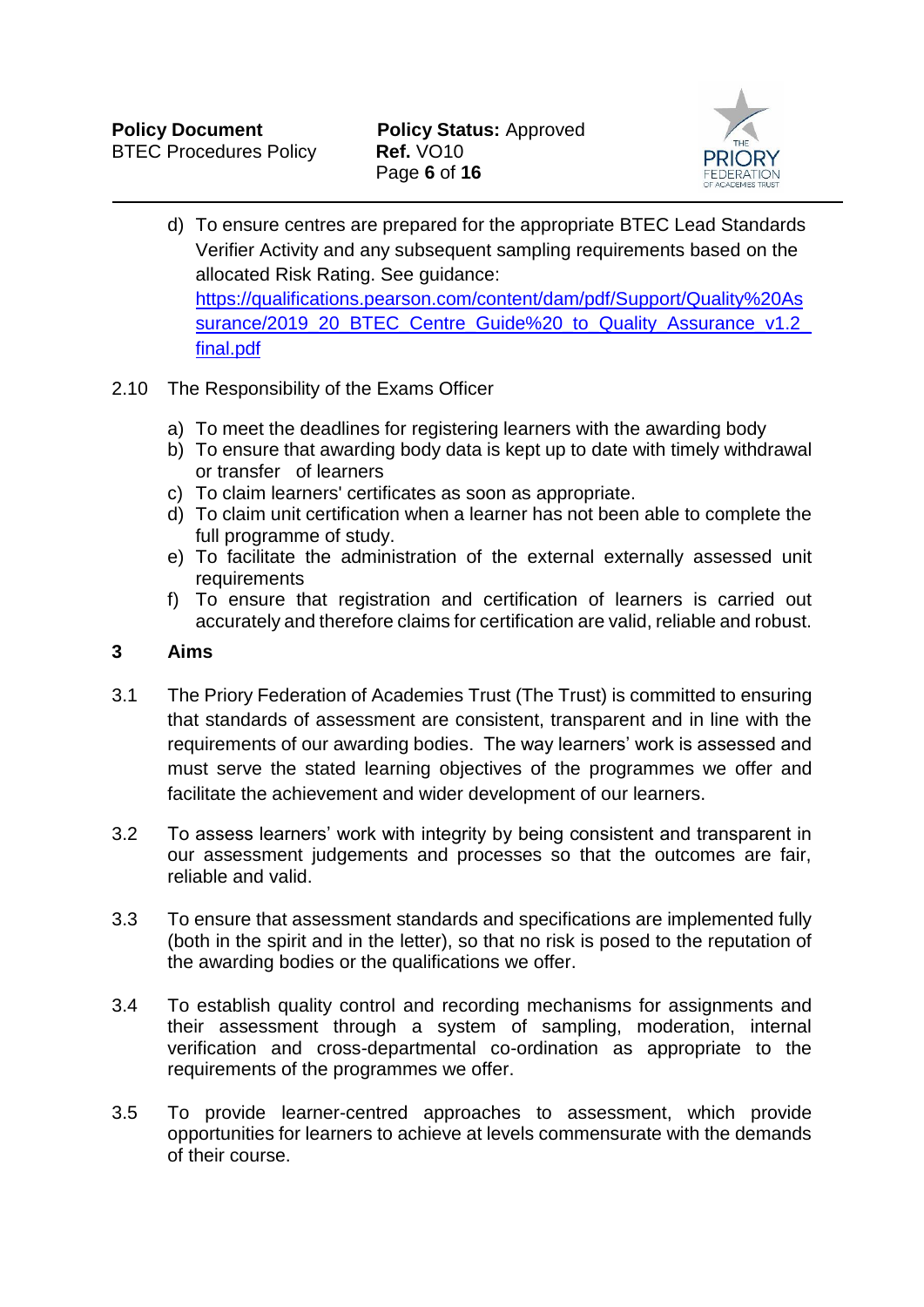**Policy Document Policy Status: Approved** Page **7** of **16**



#### **4 Assessment**

- 4.1 Internal Assessment is defined as the process where staff make judgements on evidence produced by learners against required criteria for the BTEC qualification. All assessment materials devised in the Federation must be internally verified prior to being issued to learners.
- 4.2 Where there have been any alterations to specification content or assignment design, the assignment brief must be internally verified again prior to distribution to the learners. The assignment checking service provided by Pearson is a good vehicle in which to provide assurances that the assignment brief in question is fit for purpose. Additionally, Pearson provides a set of authorised assignment briefs for a range of qualifications and units within. It is acceptable to use these where appropriate. However, the briefs must be internally verified prior to distribution to the learners.
	- a) Completed learners' assignments will be assessed internally, be subject to internal verification and standards verification by the awarding body unless the unit is externally set and assessed by the awarding body.
	- b) Learners must be left in no doubt that any grade awarded will be subject to internal and/or external scrutiny (moderation), and that ultimately the final decision rests with the awarding body.
	- c) The Assessor and Lead Internal Verifier (LIV) are responsible for ensuring that assessment processes are consistent and transparent, that evidence is valid, sufficient, authentic and that judgement of evidence is valid and reliable.
	- d) Learners will be given an interim deadline for formative feedback for each learning aim. (New learners from the academic 2014/15 will only be given a final deadline for summative feedback only).
	- e) Following formative feedback, learners will be reminded of the summative assessment deadline after which, the work is assessed and the outcome entered on the subject tracker on SharePoint and the summative assessment sheet within the unit folder. The assessment decisions are then internally verified according to the procedure outlined below.
	- f) All coursework must be handed in on the stated date.
- 4.3 Resubmission of Learner work

Students should submit work for assessment no later than the date specified on the assignment front sheet. Should a resubmission be required this has to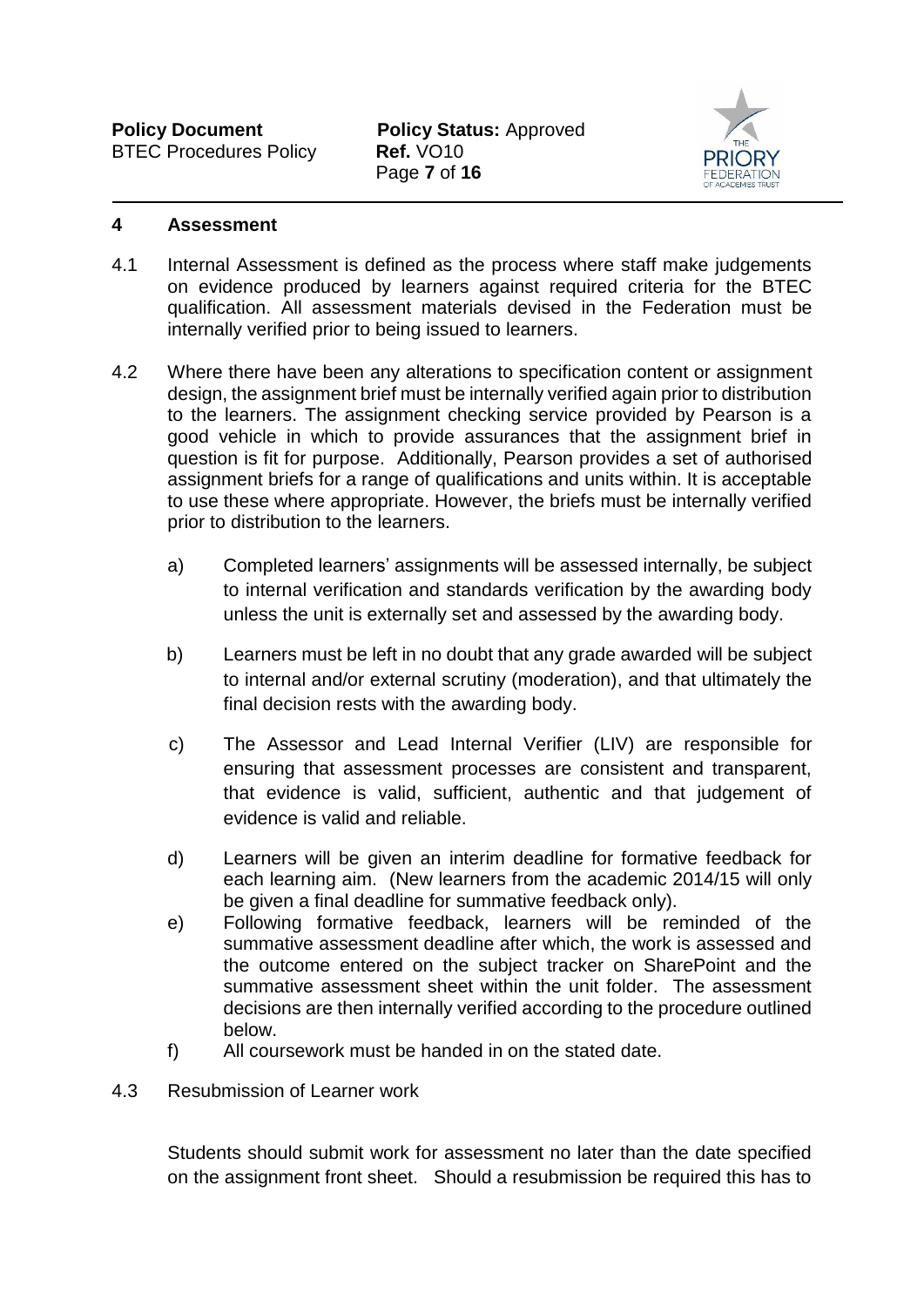

be sanctioned by the Lead Internal Verifier for that Programme Area Title (PAT). Only one re-submission is allowed per learning aim.

- a) The Lead Internal Verifier can only authorise a resubmission if all of the following conditions are met:
	- the learner has met initial deadlines set in the assignment, or has met an agreed deadline extension.
	- the tutor judges that the learner will be able to provide improved evidence without further guidance.
	- the assessor has authenticated the evidence submitted for assessment and the evidence is accompanied by a signed and dated declaration of authenticity by the learner.
- b) If a learner **has not** met the conditions listed above, the Lead Internal Verifier **must not** authorise a resubmission.
- c) In order to avoid giving any learner an unfair advantage, the whole cohort should be given the same resubmission opportunities as long as the applicable criteria outlined in sub para a have been met.
- d) Authorised re-submissions should take place within 15 days of the original summative assessment date.
- 4.2 Retakes (QCF Only)

If a learner has met all of the submission conditions, but still not achieved the targeted pass criteria following resubmission of an assignment, the Lead Internal Verifier may authorise one retake opportunity to meet the required pass criteria.

The Lead Internal Verifier must **only** authorise a retake in exceptional circumstances where they believe it is necessary, appropriate and fair to do so.

- The retake **must** be a new task or assignment targeted only to the pass criteria which were not achieved in the original assignment. Please see the BTEC Centre Guide to Assessment for further information on writing assignments for retakes (www.btec.co.uk/keydocuments)
- The assessor **cannot** award a merit or distinction grade for a retake
- The assessor **must** agree and record a clear deadline before the learner starts a retake
- The learner and the assessor **must** sign declarations of authentication as they both did for the previous submissions
- The learner **will not** be allowed any further resubmissions or retakes
- Standards Verifiers **will** require you to include evidence of any retakes in sampling.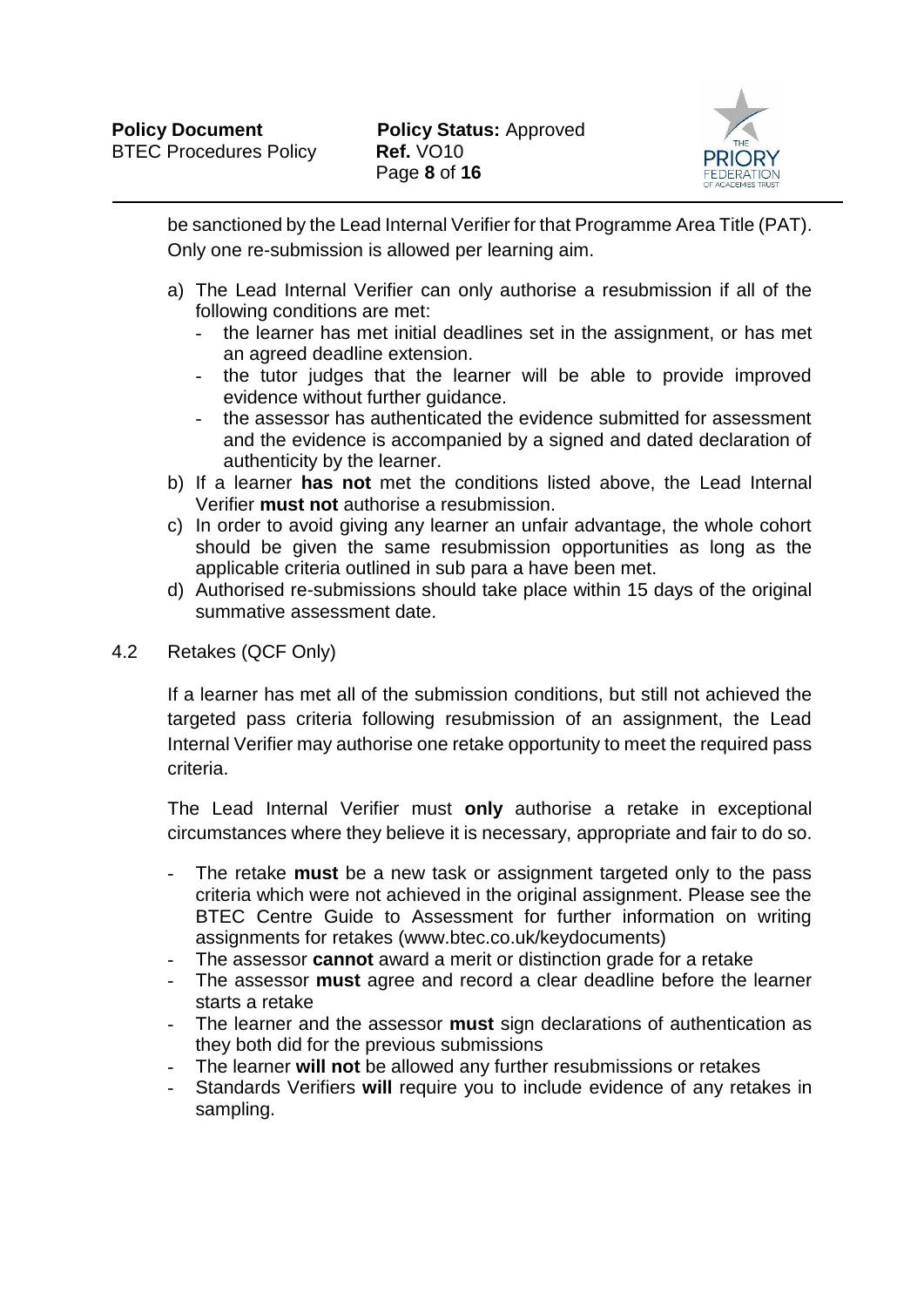

#### 4.3 Providing Feedback

The teacher must decide when the learner is fully prepared to undertake the assessment. Once learners are working on assignments which will be submitted for assessment, they must work independently to produce and prepare evidence for assessment.

- a) Before commencing an assessment, the teacher must ensure each learner understands the:
	- Assessment requirements
	- Nature of the evidence they need to produce
	- Importance of time management and meeting deadlines.
- b) Once the learner begins work for the assessment, the teacher must not:
	- Provide specific assessment feedback on the evidence produced by the learner before it is submitted for assessment
	- Confirm achievement of specific assessment criteria until the summative assessment stage.

#### 4.4 Annotating Learner Work

It is recognised that it is good practice to make annotations on learner work during feedback. This helps the learner, Assessors, Internal Verifiers and Standards Verifiers identify where evidence towards specific assessment criteria can be found.

However, the annotations themselves must not constitute confirmation of achievement of specific assessment criteria; they are merely indicators to where the evidence can be found. Confirmation of achievement is recorded at the assessment stage, on the relevant Assessment Record only. This should be clearly understood by Assessors, Internal Verifiers and Standards Verifiers.

#### **5. Standardisation**

Standardisation of assessment to ensure accuracy will take place once per year for NQF programmes and through the OSCA (Online standardisation) process for QCF programmes.

#### 5.1 NQF Standardisation

a) Any Lead Internal Verifier under QCF will need to access OSCA and update profile to include NQF.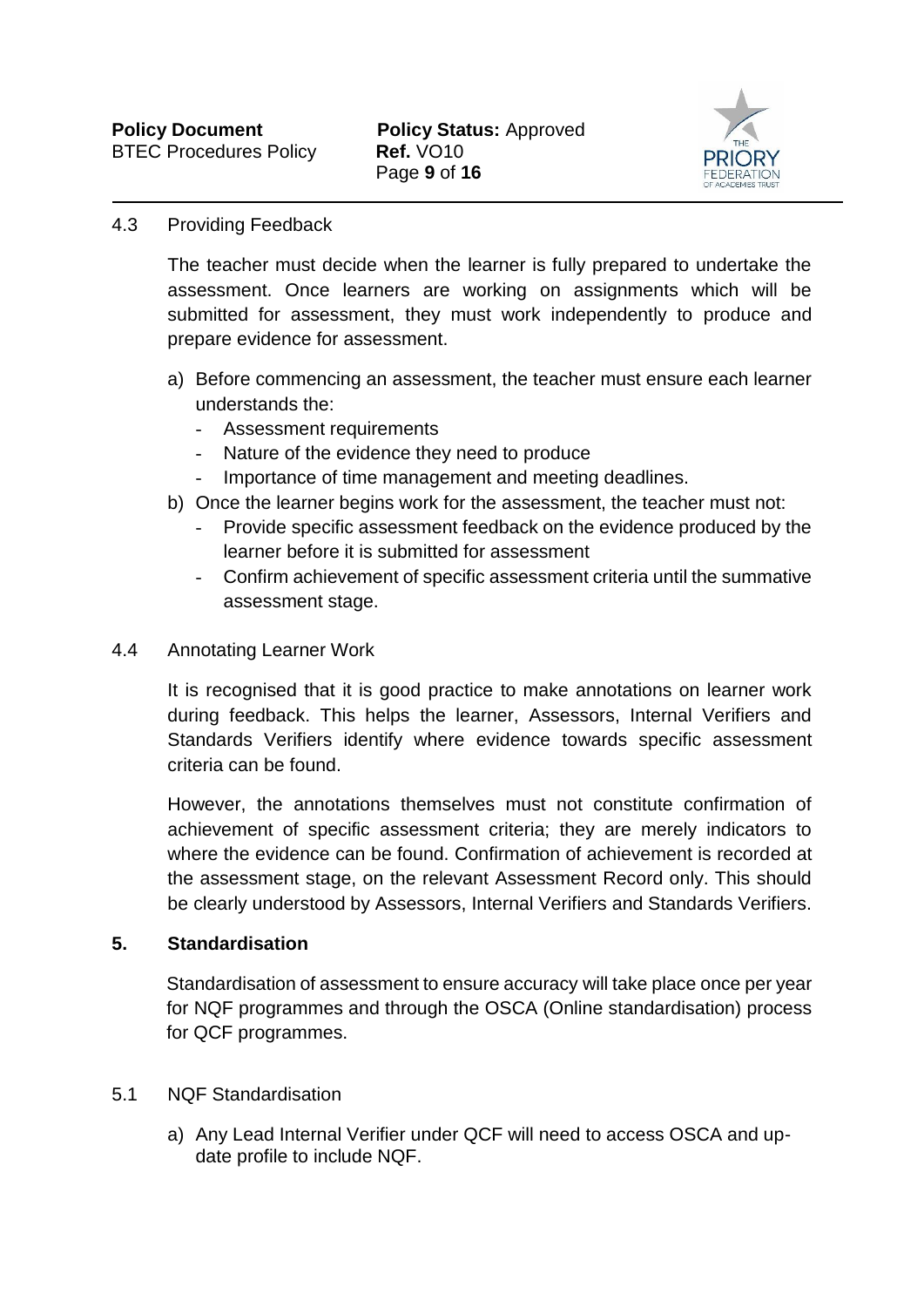

- b) There is no test, but the course leader and all other teachers are required to download and read through NQF document and tick box as confirmation this has been read and a standardisation exercise has been carried out with the programme delivery team.
- c) Every year, a nominated external (SV) Standard Verifier will request a sample.

#### 5.2 QCF Standardisation

- a) Nominated Lead Internal Verifier's will need to undergo an OSCA online standardisation test. Where successful completion of the test is achieved accreditation is valid for three years. Confirmation sampling may take place within the three year period but is not automatic.
- b) Where nominated Lead Internal Verifiers have not undertaken the online OSCA accreditation or where the test has been unsuccessful, standardisation sampling will be automatic for that year.
- c) Where decisions of the standardisation sampling have been agreed by the Standards Verifier, the Lead Internal Verifier will then be accredited for a further 3 years which will be subject to confirmation sampling as and when required.

#### **6. Authentication of Candidate's Work**

- a) On each assignment learners must sign that the work submitted is their own and teachers / assessors should confirm that the work assessed is solely that of the candidate concerned and was conducted under required conditions.
- b) Learners and assessors must complete the "Learner Submission Certificate of Authenticity" available on the Federations Virtual Learning Environment (SharePoint) prior to submitting completed work for assessment
- **c)** If the learner hands in an assignment and teachers suspect it is not the learner's own work, the matter should be reported to the Quality Nominee and appropriate action taken.

### **7. Appeals Procedures**

- 7.1 Assessment Decisions
	- a) It is the responsibility of each individual Academy, as an assessment centre, to make all learners aware of the appeals procedure and give them access to a copy of the procedure.
	- b) The Quality Nominee is responsible for managing the formal appeals process. If deemed necessary, a formal appeals panel should be set up comprising at least three people, where at least one member is independent of the assessment process.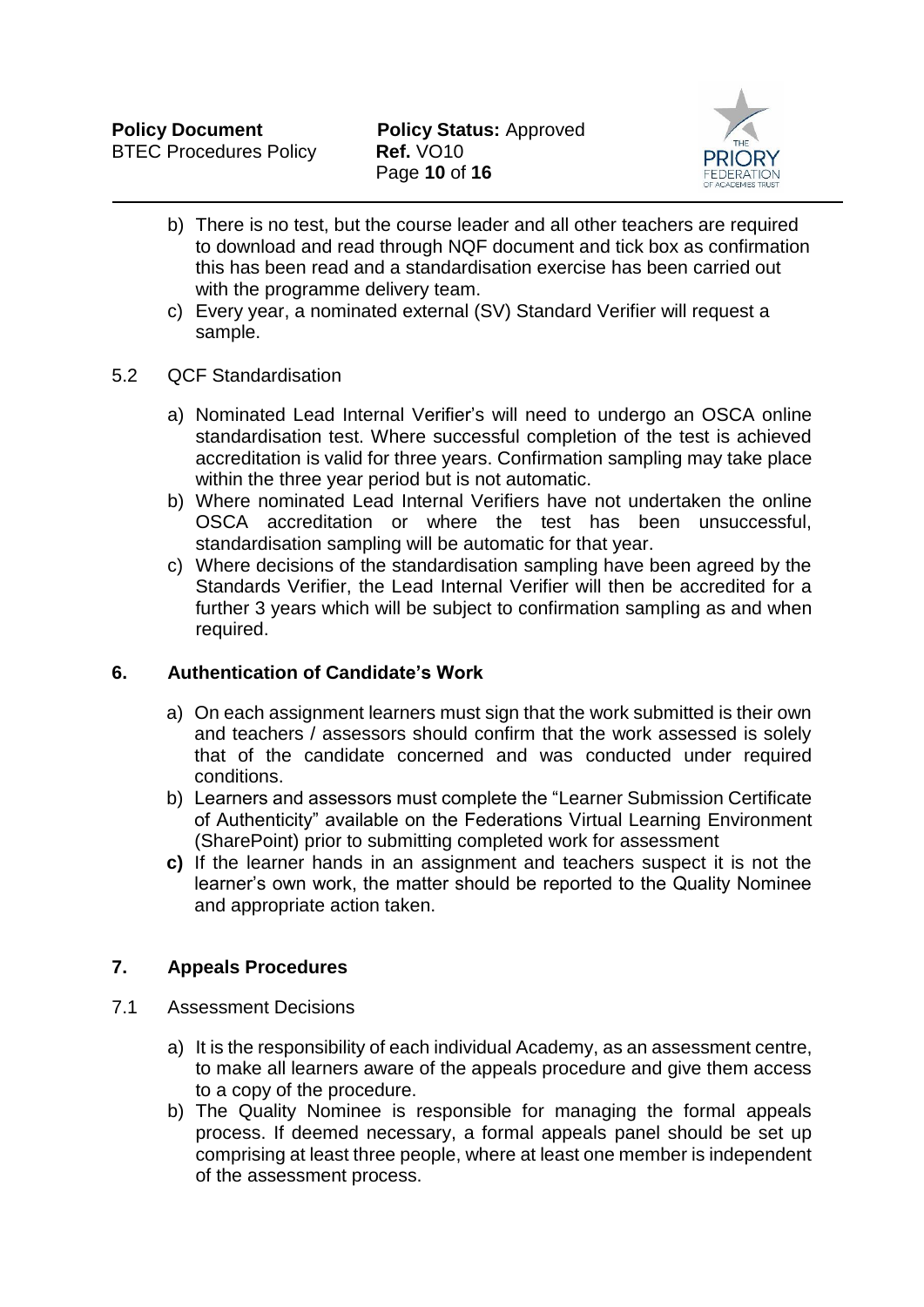

- c) Written records of all appeals should be maintained by the Academy. These should include a description of the appeal, the outcome of the appeal and the reason for that outcome. A tracking document will be used to follow the course of an appeal, allowing it to be time tracked and verified at each stage.
- 7.2 Grounds for Appeal

A learner/candidate would have grounds for appeal against an assessment decision in the following situations. This list is selective and not exhaustive.

- a) The work is not assessed according to the set criteria or the criteria are ambiguous.
- b) The final grade of the work does not match the criteria set for grade boundaries or the grade boundaries are not sufficiently defined.
- c) The internal verification procedure contradicts the assessment grades awarded.
- d) There is evidence of preferential treatment towards other learners/candidates.
- e) The conduct of the assessment did not conform to the published requirements of the Awarding Body
- f) Valid, agreed, extenuating circumstances were not taken into account at the time of assessment, which the Academy was aware of prior to the submission deadline.
- g) Agreed deadlines were not observed by staff.
- h) The current Assessment Plan was not adhered to.
- i) The decision to reject coursework on the grounds of malpractice.
- 7.3 Formal appeal procedures
	- a) If, after informal discussion with the Internal Verifier, the candidate wishes to make a formal appeal, the candidate must ask the Internal Verifier, in writing, for a re-assessment. This must be done within 10 working days of receiving the original assessment result.
	- b) The Quality Nominee with the Lead Internal Verifier and/or Internal Verifier, on receipt of the formal appeal from the learner, will try to seek a solution negotiated between the relevant assessor and the candidate. If it is not possible to reach an agreement, the Quality Nominee and the Internal Verifier will set a date for the Internal Verification Appeals Panel to meet.
	- c) The Internal Verification Appeals Panel will be convened and will meet within 2 weeks of the receipt of the appeal by the Internal Verifier, with re-assessment, if deemed necessary by the panel, taking place within 15 working days of the appeals panel meeting.
	- d) The outcome of the appeal may be: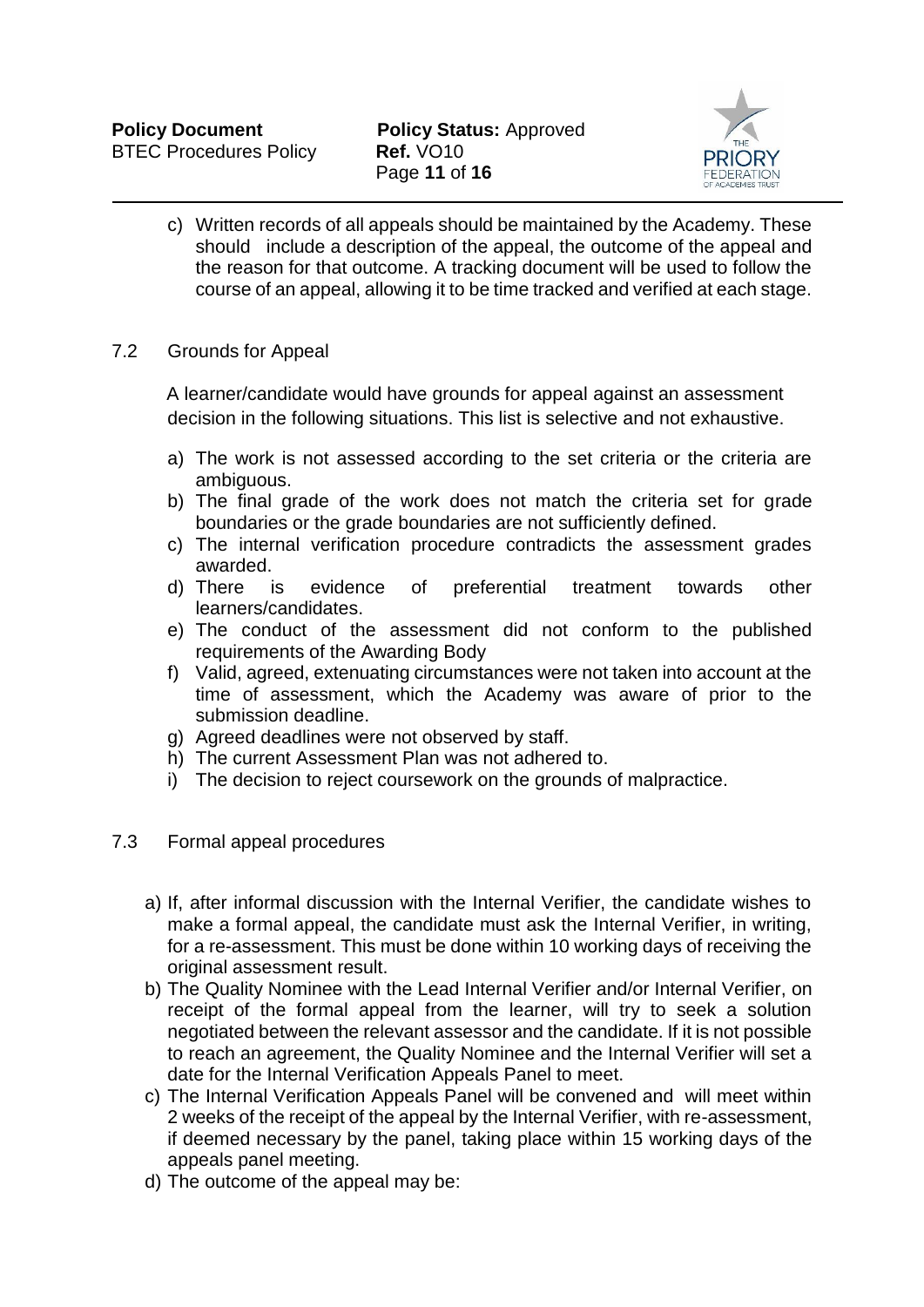**Policy Document Policy Status: Approved** Page **12** of **16**



- Confirmation of original decision;
- A re-assessment by an independent assessor;
- An opportunity to resubmit for assessment within a revised agreed timescale.

#### **8. Access to Policy**

- a) Copies of the policy will be available via SharePoint.
- b) Programme Managers are to ensure a hard copy of this policy is kept within the Programme Management file
- c) Learner induction programmes and course handbooks will highlight key aspects of this policy.
- d) Training for assessors will be given as part of staff induction if necessary.

#### **9. Further support**

Further support should be sought from the documents area of the BTEC website

[https://qualifications.pearson.com/en/support/support-topics/assessment-and](https://qualifications.pearson.com/en/support/support-topics/assessment-and-verification/btec-assessment-and-verification-tools.html)[verification/btec-assessment-and-verification-tools.html](https://qualifications.pearson.com/en/support/support-topics/assessment-and-verification/btec-assessment-and-verification-tools.html)

#### **10. Glossary**

**Assessment criteria** – those topics/aspects of a subject area that a marker would expect to be included in the piece of work being assessed including any apportionment of marks to the various elements of an assessment;

**Moderation** – the checking of a sample of learners' assessed work in order to confirm that the assessment and marking criteria have been applied so that relative grading is appropriate. Note that moderation is a normative rather than a criterion-referenced process and, as such, does not apply to vocational programmes such as BTEC and NVQ.

**Assessment -** Assessment is where Academy staff make judgements on the assessment evidence produced by learners against the required standards for the qualification

**Verification -**is the process by which the Academy and the awarding body ensure that national standards are consistently applied to the assessment of learners.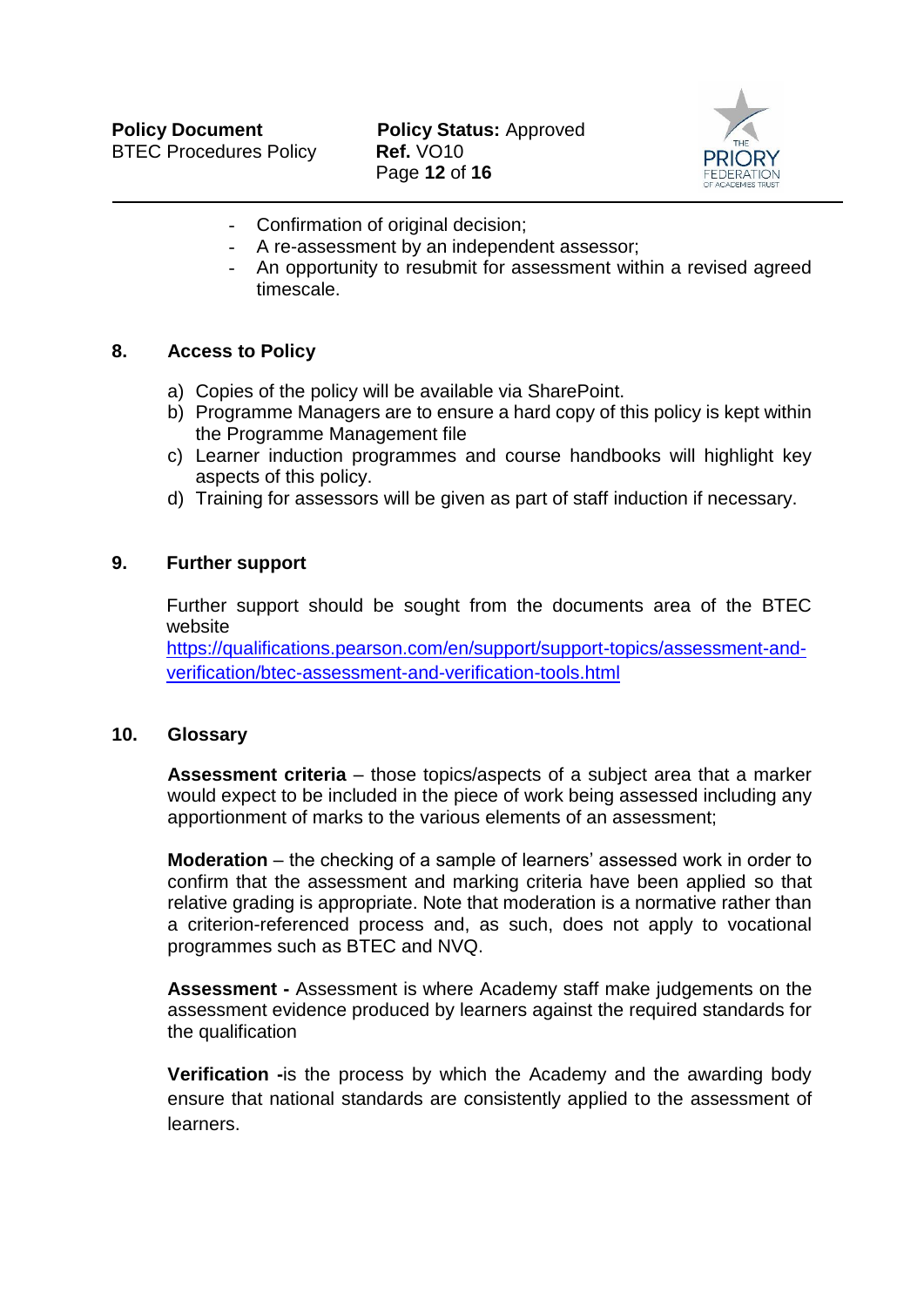

**Internal Verification –** ensures that assessment decisions are made against specific criteria, are accurate and to the national standard.

**Standards Verifier -** A person appointed by awarding bodies to monitor the work of approved centres and ensure the consistency and quality of local assessments

**Moderator** – one whose role is to ensure that the marker(s) has applied assessment and marking criteria equitably and appropriately;

#### **11. Policy changes**

This policy may only be amended or withdrawn by The Priory Federation of Academies Trust.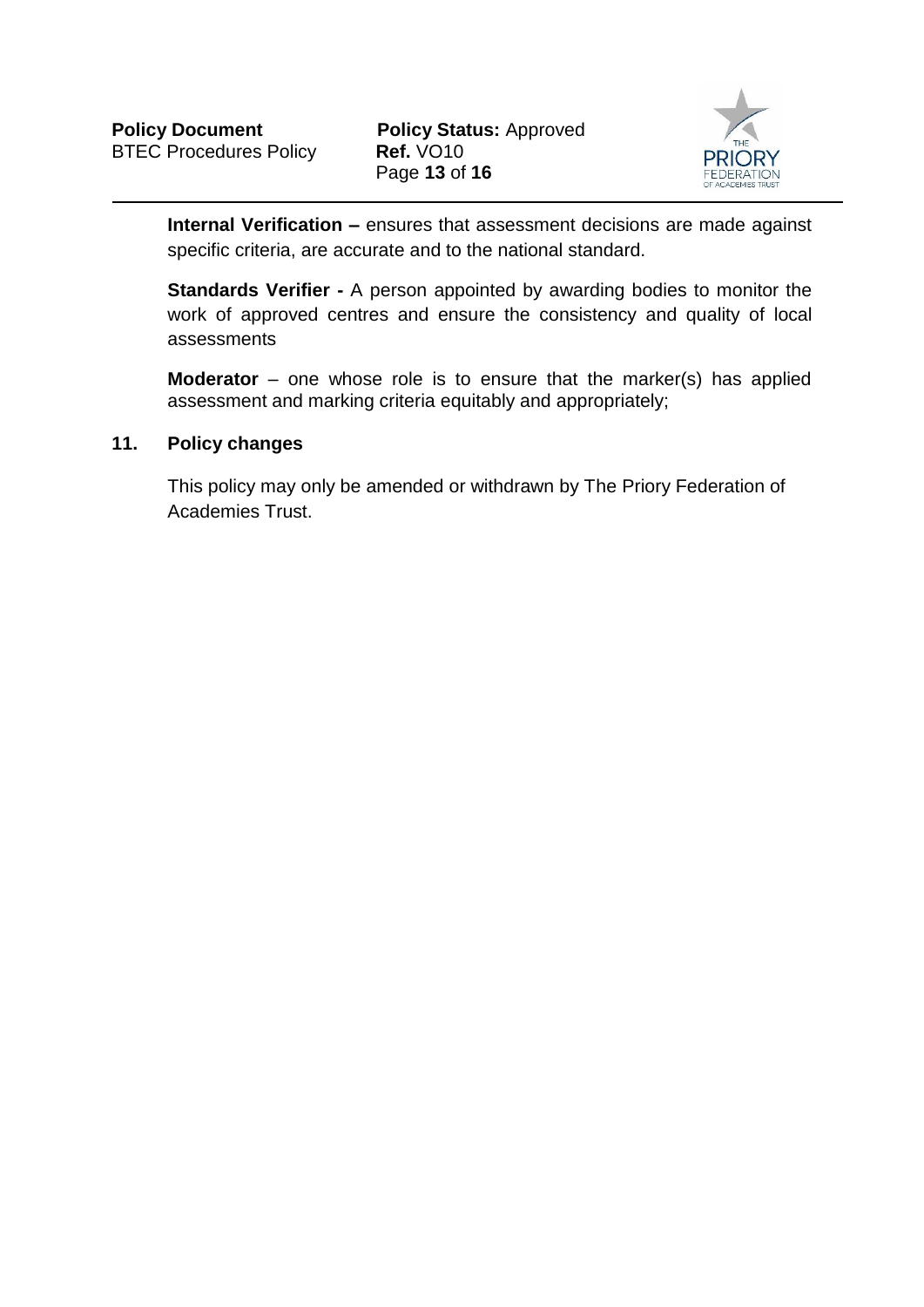**Policy Document Policy Status:** Approved Page **14** of **16**



# **The Priory Federation of Academies Trust BTEC Procedures Policy**

This Policy has been approved by the Priory Federation of Academies Trust's Education and Standards Committee:

Designated Member of Staff

Please note that a signed copy of this agreement is available via Human Resources.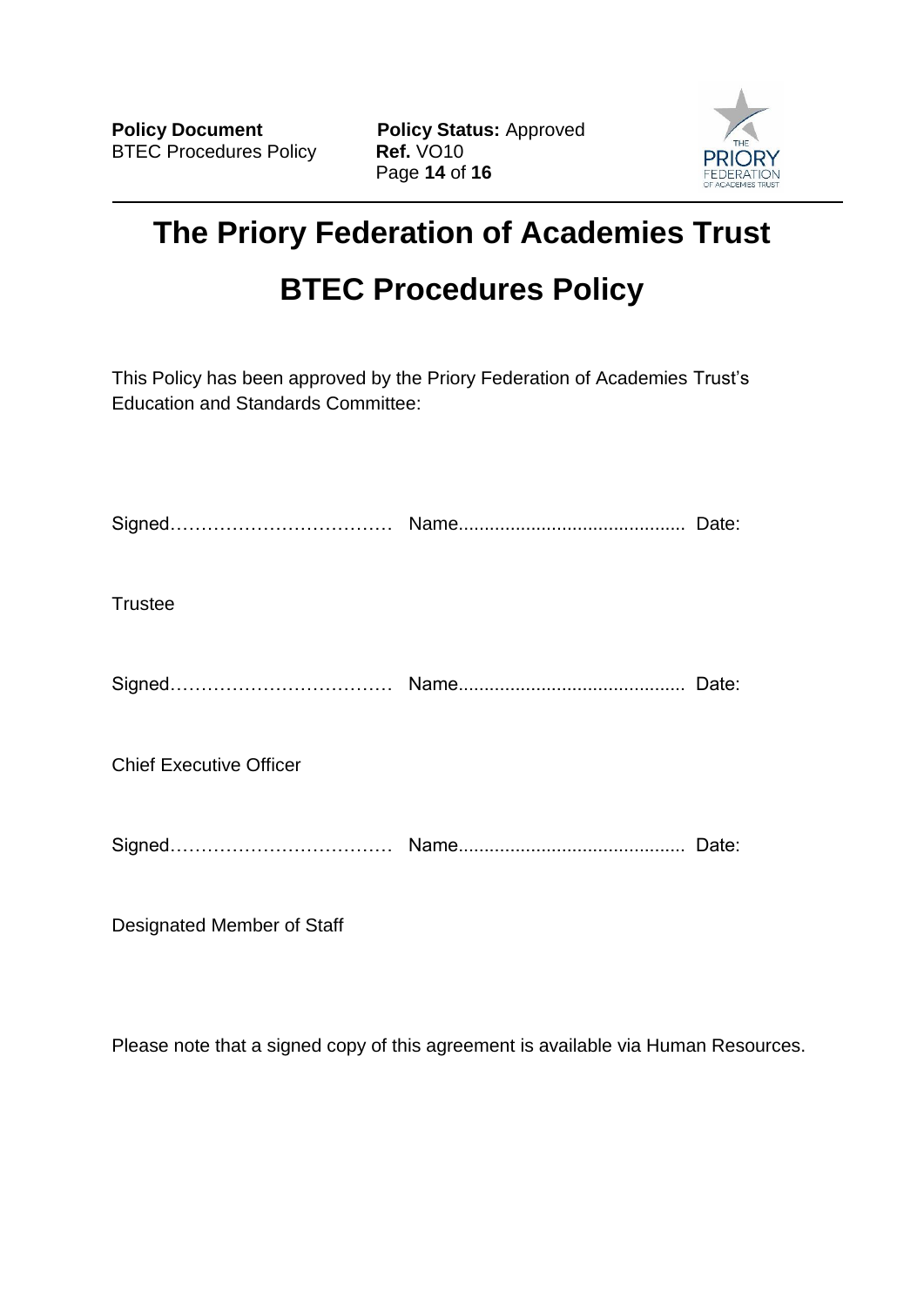**Policy Document Policy Status:** Approved Page **15** of **16**



## **Appendix 1**

|                                                                 | <b>New learners</b>                                                                                                                                                                                                                                                                | <b>New learners</b>                                                                                                                                                                                                                                    | <b>Continuing learners</b>                                                                                                                                                                                                                                     |
|-----------------------------------------------------------------|------------------------------------------------------------------------------------------------------------------------------------------------------------------------------------------------------------------------------------------------------------------------------------|--------------------------------------------------------------------------------------------------------------------------------------------------------------------------------------------------------------------------------------------------------|----------------------------------------------------------------------------------------------------------------------------------------------------------------------------------------------------------------------------------------------------------------|
| Assignment<br><b>Briefs</b>                                     | Use authorised<br>briefs or send<br>briefs off to the<br>checking<br>service.<br>http://www.edex<br>cel.com/btec/del<br>ivering-<br><b>BTEC/Pages/as</b><br>signment-brief-<br>next2.aspx                                                                                          | The briefs used last<br>year should be fit for<br>purpose – where<br>possible send them<br>to the checking<br>service. Ensure<br>assessment dates<br>are revised and the<br>context of the brief is<br>appropriate to the<br>new cohort of<br>learners | The briefs used last<br>year should be fit for<br>purpose – where<br>possible send them to<br>the checking service.<br>Ensure assessment<br>dates are revised and<br>the context of the brief is<br>still appropriate to the<br>existing cohort of<br>learners |
| Paper Work /<br>Documents-<br>Including IV<br>documents<br>etc. | NQF - from<br>September 2014<br>forms<br><b>E</b> BTEC<br><u>(NQF)</u><br><b>Assessment &amp;</b><br><b>Internal</b><br><b>Verification</b><br><u>forms</u><br>(from<br><b>September</b><br>2014)<br>The Read Me<br>documents<br>explains<br>succinctly the<br>purpose of<br>each. | $QCF - from$<br>September 2014<br>forms<br><b>BTEC (QCF)</b><br><b>Assessment &amp;</b><br><b>Internal Verification</b><br>forms (from<br>September 2014)<br><b>The Read Me</b><br>documents explains<br>succinctly the<br>purpose of each.            | QCF - up to September<br>2014 forms<br><b>ED BTEC (QCF)</b><br><b>Assessment &amp;</b><br><b>Internal</b><br><b>Verification</b><br>forms (up to<br><b>September</b><br>2014)<br><b>The Read Me</b><br>documents explains<br>succinctly the purpose<br>of each |